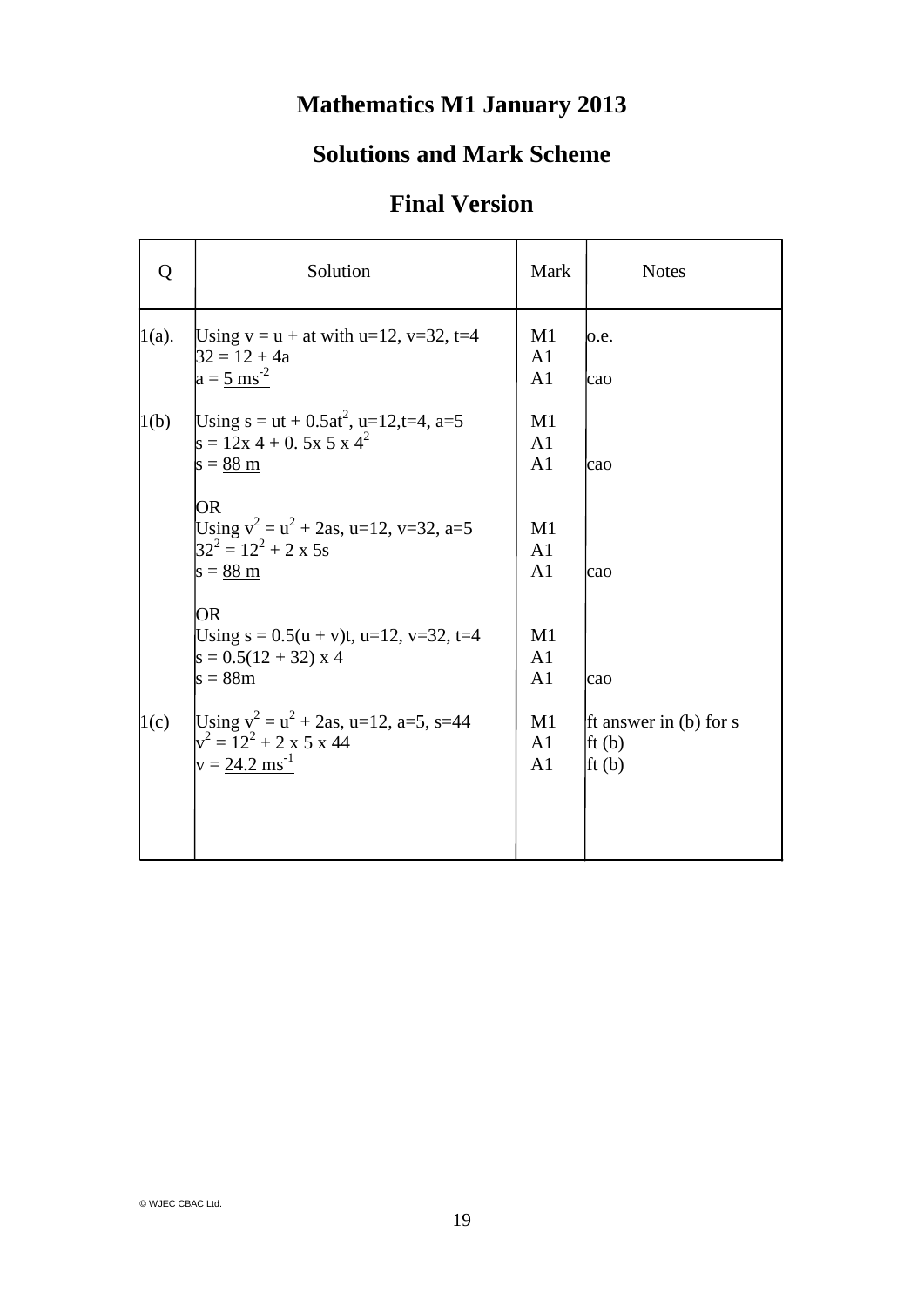| Q                   | Solution                                                                                  | Mark           | <b>Notes</b>                                                            |
|---------------------|-------------------------------------------------------------------------------------------|----------------|-------------------------------------------------------------------------|
| $2(a)(i)$   $e = 0$ |                                                                                           | B1             |                                                                         |
|                     | $2(a)(ii)$ Conservation of momentum equation<br>$3 x 4 + 7 x 0 = 3vA + 7vB$<br>$12 = 10v$ | M1<br>A1       | zero term not required                                                  |
|                     | $v = 1.2 \text{ ms}^{-1}$                                                                 | A1             | $v = v_A = v_B$                                                         |
|                     | $2(b)(i)  v' = 0.25 x 5$<br>$v' = 1.25$                                                   | M1<br>A1       |                                                                         |
|                     | $2(b)(ii)$ $I = 6(5 + 1.25)$<br>$I = 37.5$<br>Units for I is Ns                           | M1<br>A1<br>B1 | allow-I<br>Ft answer in $(b(i))$<br>allow dimensions kgms <sup>-1</sup> |
|                     |                                                                                           |                |                                                                         |
|                     |                                                                                           |                |                                                                         |
|                     |                                                                                           |                |                                                                         |
|                     |                                                                                           |                |                                                                         |
|                     |                                                                                           |                |                                                                         |
|                     |                                                                                           |                |                                                                         |
|                     |                                                                                           |                |                                                                         |
|                     |                                                                                           |                |                                                                         |
|                     |                                                                                           |                |                                                                         |
|                     |                                                                                           |                |                                                                         |
|                     |                                                                                           |                |                                                                         |
| © WJEC CBAC Ltd.    |                                                                                           |                |                                                                         |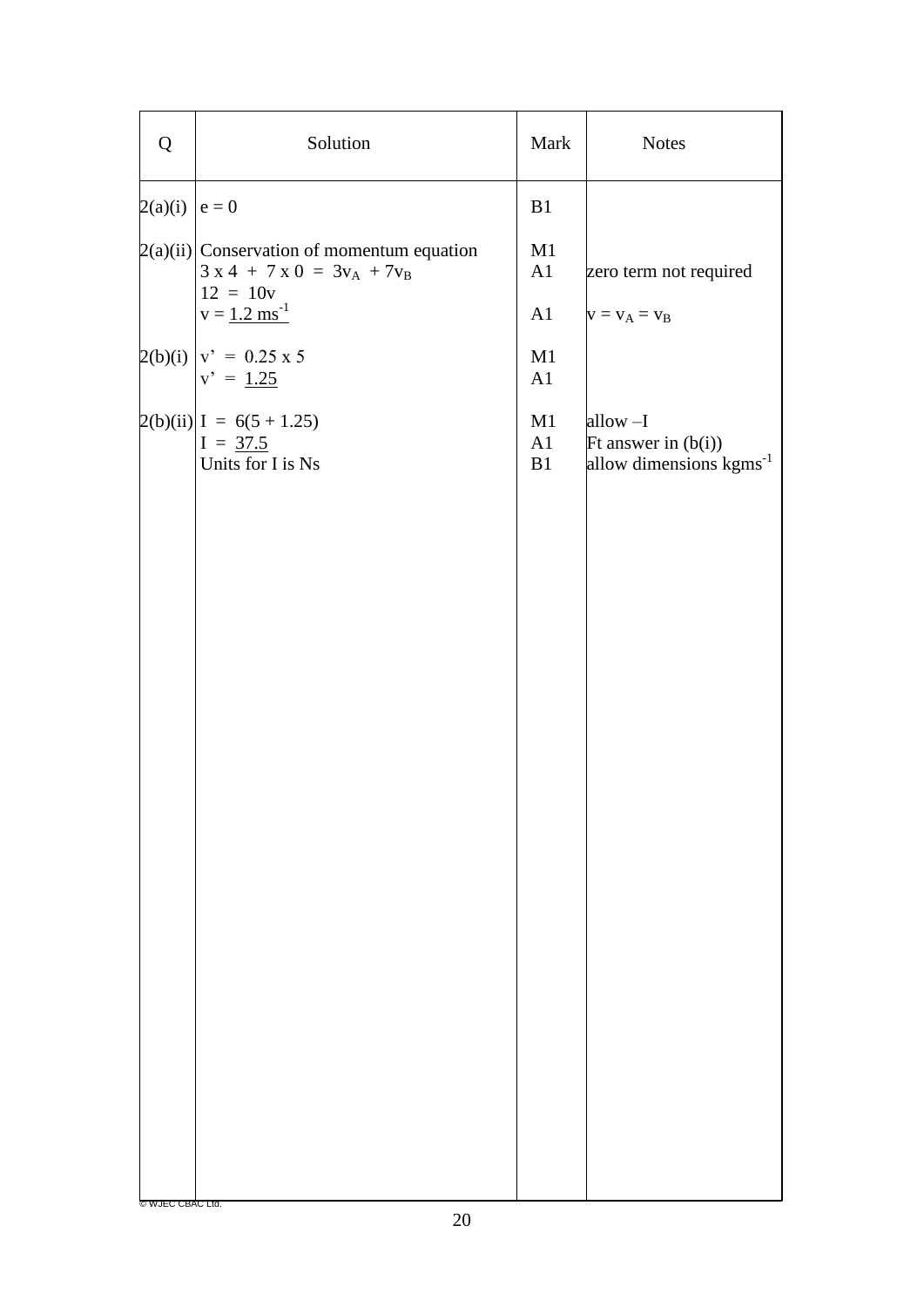| Q                | Solution                                                                                                                                                                                    | Mark     | <b>Notes</b>            |
|------------------|---------------------------------------------------------------------------------------------------------------------------------------------------------------------------------------------|----------|-------------------------|
| 3(a)             | s = ut + 0.5at <sup>2</sup> , s=(±)1.2, a=(±)9.8, u=15<br>-1.2 <sub>-</sub> = 15t + 0.5 x (-9.8)t <sup>2</sup><br>$4.9t^2 - 15t - 1.2 = 0$                                                  | M1<br>A1 | complete method         |
|                  | Use of correct formula to solve quad eq<br>$t = 3.139$                                                                                                                                      | m1       |                         |
|                  | $t = 3.1$ s (to one d. p.)                                                                                                                                                                  | A1       |                         |
| 3(b)             | For the model used, the time taken for the<br>particle to reach the ground is independent<br>of the weight of the particle. I would<br>expect the time to be the same as that<br>in $(a)$ . | E1       | no reason given gets E0 |
|                  |                                                                                                                                                                                             |          |                         |
|                  |                                                                                                                                                                                             |          |                         |
|                  |                                                                                                                                                                                             |          |                         |
|                  |                                                                                                                                                                                             |          |                         |
|                  |                                                                                                                                                                                             |          |                         |
|                  |                                                                                                                                                                                             |          |                         |
|                  |                                                                                                                                                                                             |          |                         |
| © WJEC CBAC Ltd. |                                                                                                                                                                                             |          |                         |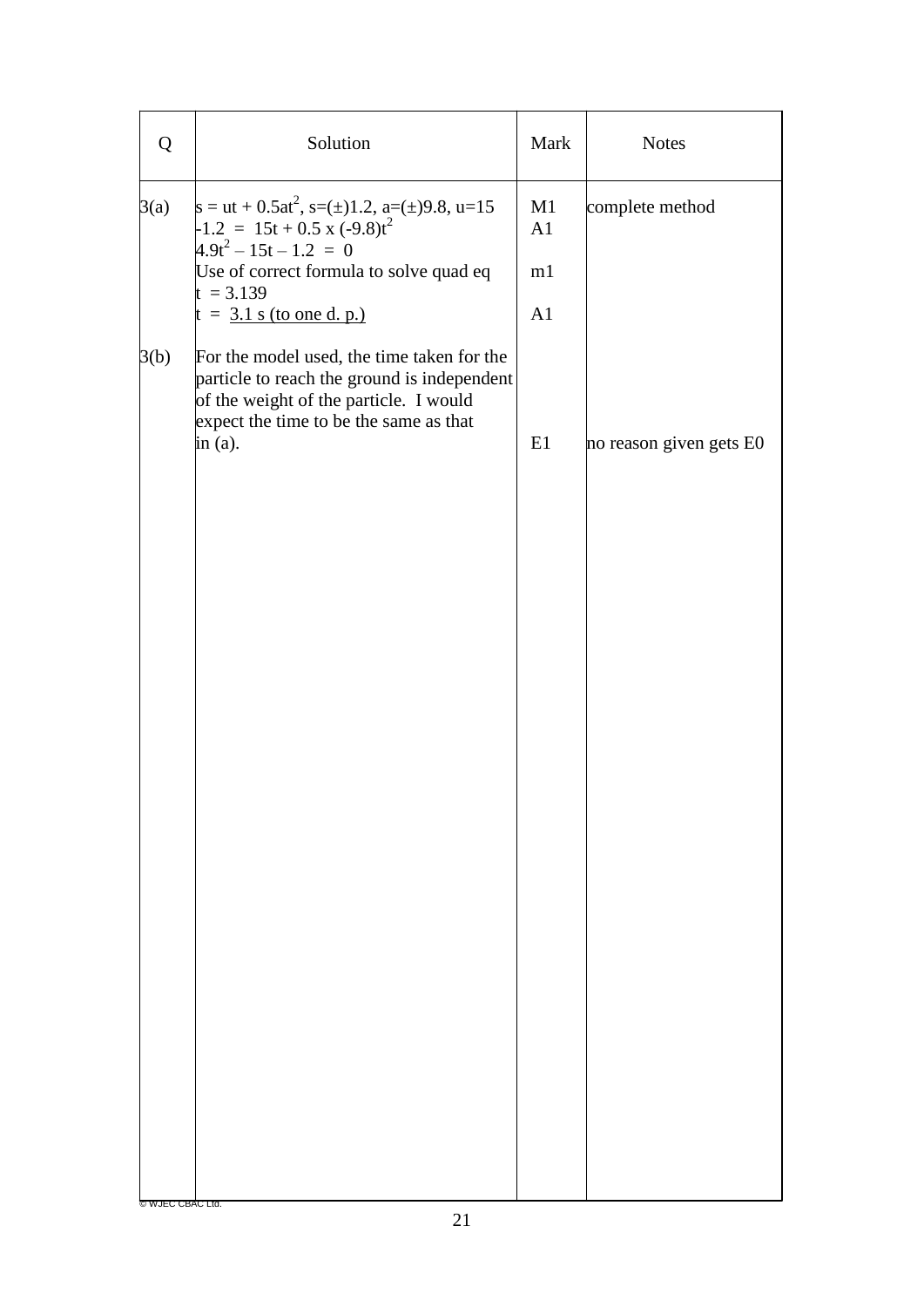| Q                | Solution                                                             | Mark         | <b>Notes</b>                    |
|------------------|----------------------------------------------------------------------|--------------|---------------------------------|
| 4.               | Resolve in direction of 12 N<br>$\text{Psin}45 + \text{Qsin}30 = 12$ | M1<br>A1     | equation required               |
|                  | Resolve in direction of 8N<br>$P\cos 45 = Q\cos 30 + 8$              | M1<br>A1     | equation required               |
|                  | Attempt to eliminate one variable<br>$Q(sin30 + cos30) = 4$          | m1           | sensible method                 |
|                  | $Q = \frac{8}{1 + \sqrt{3}} = 2.928$<br>$Q = 2.9 N$                  | A1           |                                 |
|                  | $\frac{1}{\sqrt{2}}P = 12 - 0.5 \times Q$                            |              |                                 |
|                  | $P = 14.9 N$                                                         | A1<br>$PA-1$ | if coefficients<br>approximated |
|                  |                                                                      |              |                                 |
|                  |                                                                      |              |                                 |
|                  |                                                                      |              |                                 |
|                  |                                                                      |              |                                 |
|                  |                                                                      |              |                                 |
|                  |                                                                      |              |                                 |
|                  |                                                                      |              |                                 |
|                  |                                                                      |              |                                 |
|                  |                                                                      |              |                                 |
| © WJEC CBAC Ltd. |                                                                      |              |                                 |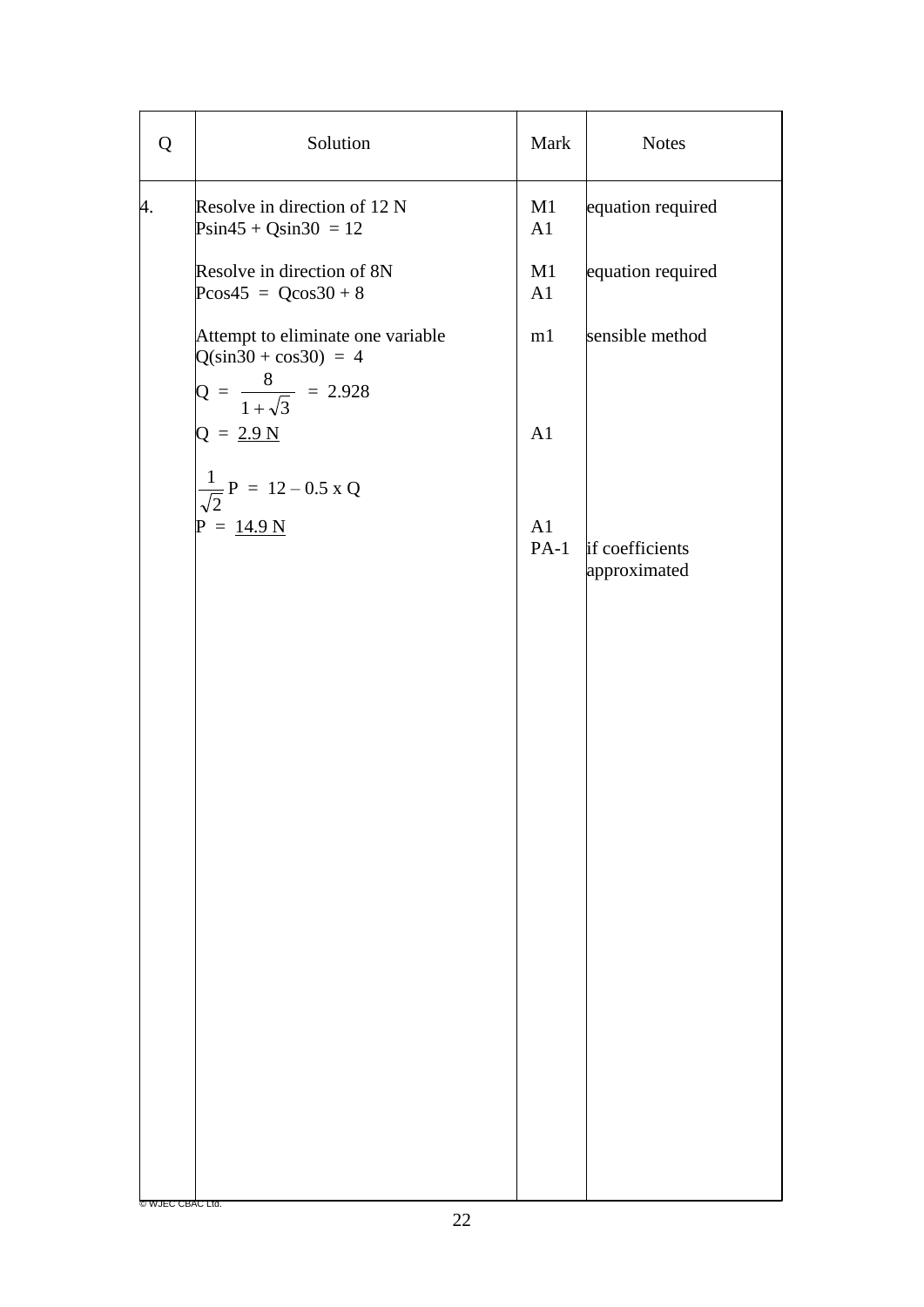| Q                                | Solution                                                                                                                                                                                                                                                                                                                                                                                                                    | Mark                                               | <b>Notes</b>                                                                                                                                                |
|----------------------------------|-----------------------------------------------------------------------------------------------------------------------------------------------------------------------------------------------------------------------------------------------------------------------------------------------------------------------------------------------------------------------------------------------------------------------------|----------------------------------------------------|-------------------------------------------------------------------------------------------------------------------------------------------------------------|
| 5.                               | $\boldsymbol{R}$<br>$\overline{F}$<br>75g<br>$25^\circ$                                                                                                                                                                                                                                                                                                                                                                     |                                                    |                                                                                                                                                             |
| 5(a)<br>5(b)<br>© WJEC CBAC Ltd. | Resolve perp. to plane<br>$R = 75g \cos \alpha$<br>$F = \mu R$<br>$F = 0.3 \times 75 \times 9.8 \cos 25^{\circ}$<br>$F = 199.84 N$<br>N2L parallel to plane<br>$T + F - 75g \sin 25^{\circ} = 0$<br>$T = 75 \times 9.8 \times \sin 25^{\circ} - 199.84$<br>$T = 110.78 N$<br>N2L parallel to plane<br>$75g \sin 25^\circ - F = 75a$<br>$75a = 75 \times 9.8 \times \sin 25^{\circ} - 199.84$<br>$a = 1.48$ ms <sup>-2</sup> | M1<br>M1<br>A1<br>M1<br>A1<br>A1<br>M1<br>A1<br>A1 | used<br>dim correct, all forces eq<br>Allow -F, 75a on RHS<br>cao<br>dim correct eq<br>Comp wt and F opposing<br>$Ft$ T in (a),<br>allow consistent -ve ans |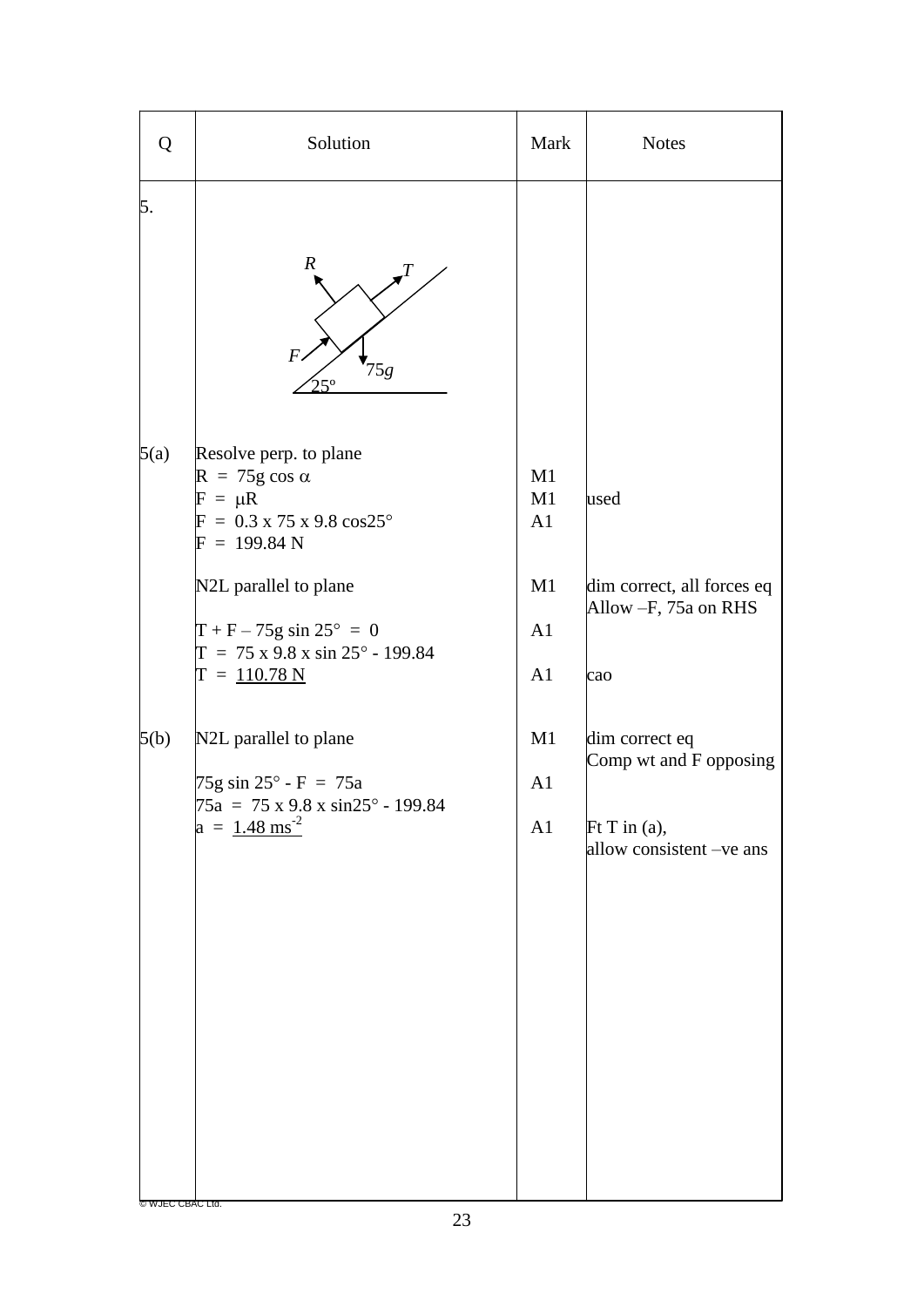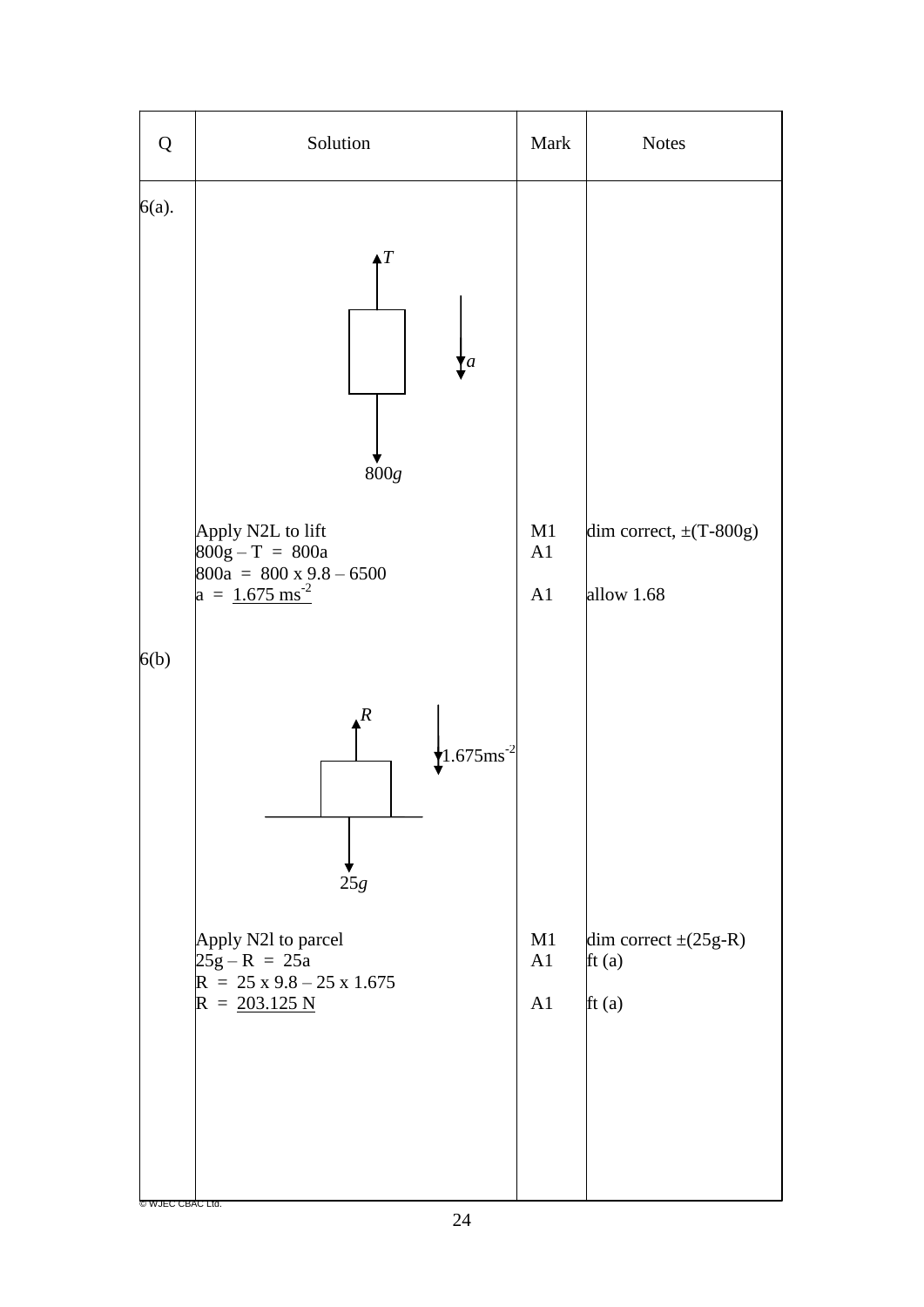| Q                        | Solution                                                                                                                                                                    | Mark                       | <b>Notes</b>                                                                                                     |
|--------------------------|-----------------------------------------------------------------------------------------------------------------------------------------------------------------------------|----------------------------|------------------------------------------------------------------------------------------------------------------|
| 7.                       | 1800N<br>$R_D$<br>$R_C$<br>1.2<br>1.8 D<br>$\overline{2}$<br>$\overline{B}$<br>$\overline{A}$<br>C<br>W                                                                     |                            |                                                                                                                  |
| 7(a)                     | When beam about to tilt about D, $R_C = 0$<br>Moments about D<br>$1800 \text{ x } (6-1.2) + (\text{R}_{\text{C}} \text{ x } 3.8) = \text{W} \text{ x } 1.8$<br>$W = 4800 N$ | B1<br>M1<br>B1<br>A1<br>A1 | equation required<br>(or $2$ equations)<br>correct moment<br>correct equation<br>(or 2 correct equations)<br>cao |
| 7(b)<br>© WJEC CBAC Ltd. | Moments about C<br>$R_{D} x 3.8 = 4800 x 2$<br>$R_D = 2526.32 N$<br>Resolve vertically<br>$R_C + R_D = 4800$<br>$R_C = 2273.68 N$                                           | M1<br>A1<br>A1<br>M1<br>A1 | dim correct equation<br>ft $W$<br>ft W<br>ft W                                                                   |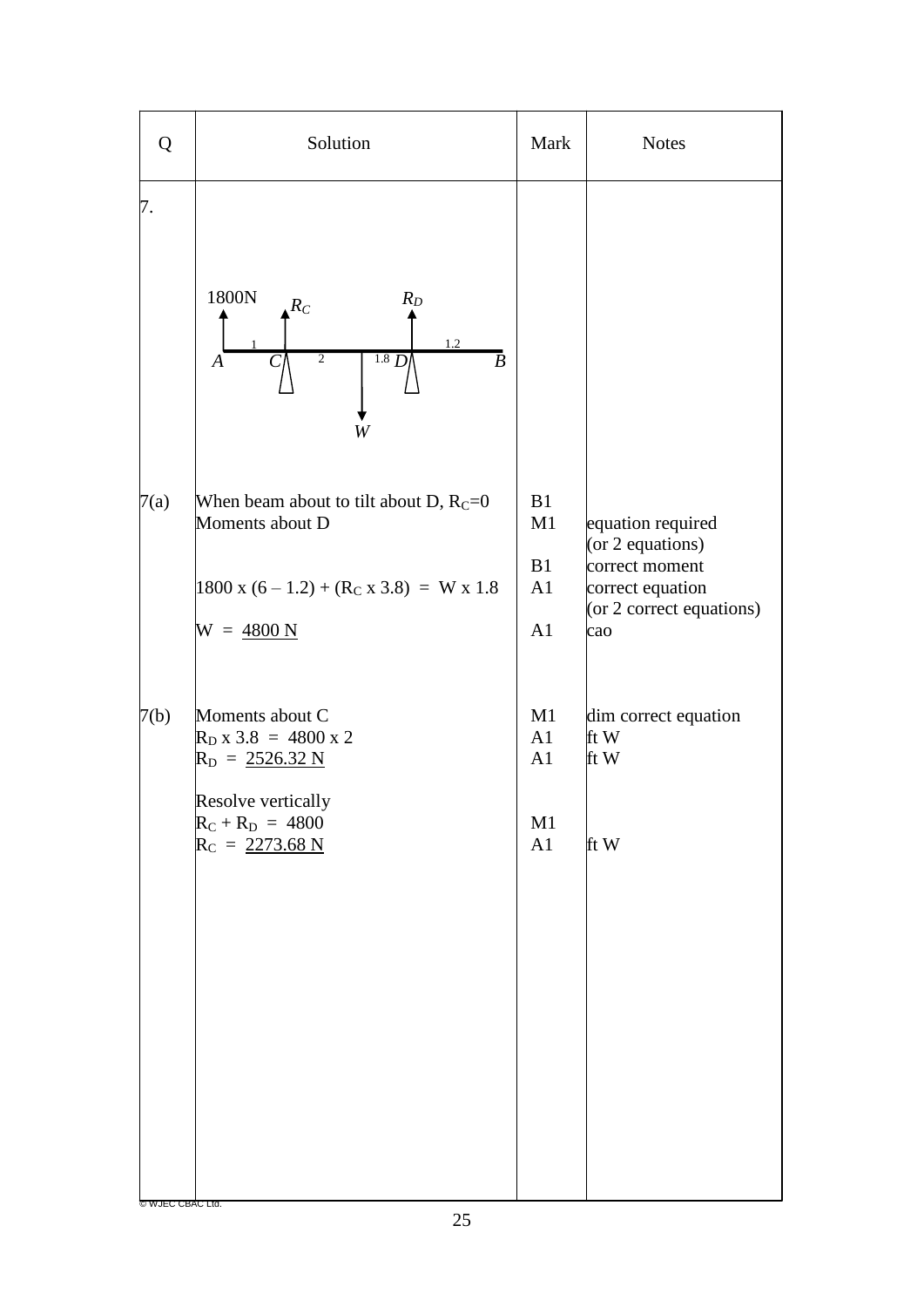| Q                | Solution                                                                                                                                                                                                                                   | Mark                                   | <b>Notes</b>                                                                                                                                |
|------------------|--------------------------------------------------------------------------------------------------------------------------------------------------------------------------------------------------------------------------------------------|----------------------------------------|---------------------------------------------------------------------------------------------------------------------------------------------|
| 8.               | Ŗ<br>Т.<br>$126 N \rightarrow$<br>$\boldsymbol{A}$<br>Τ<br>$5g$<br>$\boldsymbol{B}$<br>9g<br>Apply N2L to particle A/B<br>$126 - T = 5a$<br>Apply N2L to B/A<br>$T-9g = 9a$<br>Eliminating T<br>a = $2.7 \text{ ms}^{-2}$<br>$T = 112.5 N$ | M1<br>A1<br>M1<br>A1<br>m1<br>A1<br>A1 | dim correct<br>correct eq allow $\pm a$<br>dim correct<br>consistent with $1st$ eq<br>reasonable method<br>$\cos$ allow – if correct<br>cao |
| © WJEC CBAC Ltd. |                                                                                                                                                                                                                                            |                                        |                                                                                                                                             |